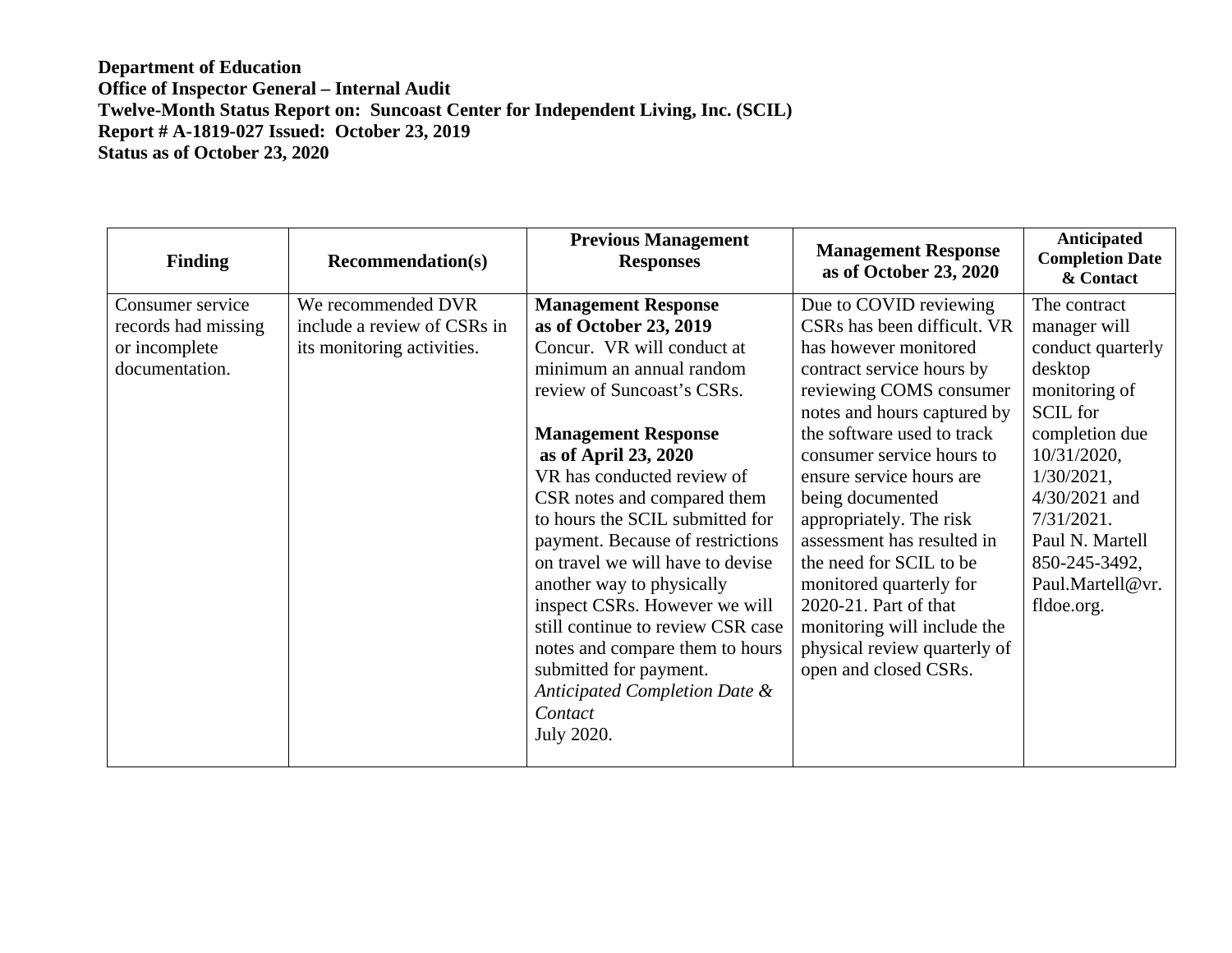| <b>Finding</b>         | <b>Recommendation(s)</b>     | <b>Previous Management</b><br><b>Responses</b> | <b>Management Response</b><br>as of October 23, 2020 | Anticipated<br><b>Completion Date</b><br>& Contact |
|------------------------|------------------------------|------------------------------------------------|------------------------------------------------------|----------------------------------------------------|
| The SCIL did not       | We recommended DVR           | <b>Management Response</b>                     | SCIL continues to be on a                            | The contract                                       |
| maintain proper fiscal | perform periodic reviews to  | as of October 23, 2019                         | cost reimbursement contract                          | manager will                                       |
| oversight.             | ensure expenditures are      | Concur. The SCIL is now on a                   | for $2020-21$ . This requires                        | conduct quarterly                                  |
|                        | allowable, allocable,        | cost reimbursement contract and                | the contractor to submit                             | desktop                                            |
|                        | reasonable, and necessary to | all expenditures will be reviewed              | monthly budget                                       | monitoring of                                      |
|                        | the performance of the       | monthly to ensure they are                     | reconciliations along with                           | <b>SCIL</b> for                                    |
|                        | contract.                    | necessary to perform the                       | backup documentation to                              | completion due                                     |
|                        |                              | contract.                                      | support each line item                               | 10/31/2020,                                        |
|                        |                              |                                                | expenditure. The                                     | $1/30/2021$ ,                                      |
|                        |                              | <b>Management Response</b>                     | reconciliation separates                             | $4/30/2021$ and                                    |
|                        |                              | as of April 23, 2020                           | SSA/Part B and General                               | 7/31/2021.                                         |
|                        |                              | The SCIL continues to be on a                  | Revenue funds so that                                | Paul N. Martell                                    |
|                        |                              | cost reimbursement contract and                | expenditures can be traced                           | 850-245-3492,                                      |
|                        |                              | all expenditures are reviewed                  | back to the funding source                           | Paul.Martell@vr.                                   |
|                        |                              | monthly. SCIL will continue to                 | used to pay each expense.                            | fldoe.org.                                         |
|                        |                              | be on cost reimbursement for the               | The risk assessment for                              |                                                    |
|                        |                              | '20-'21 contract year.                         | 2020-21 has resulted in the                          |                                                    |
|                        |                              |                                                | need for SCIL to be                                  |                                                    |
|                        |                              | <b>Anticipated Completion Date:</b>            | monitored quarterly for                              |                                                    |
|                        |                              | Ongoing until July 1, 2021                     | $2020 - 21$ .                                        |                                                    |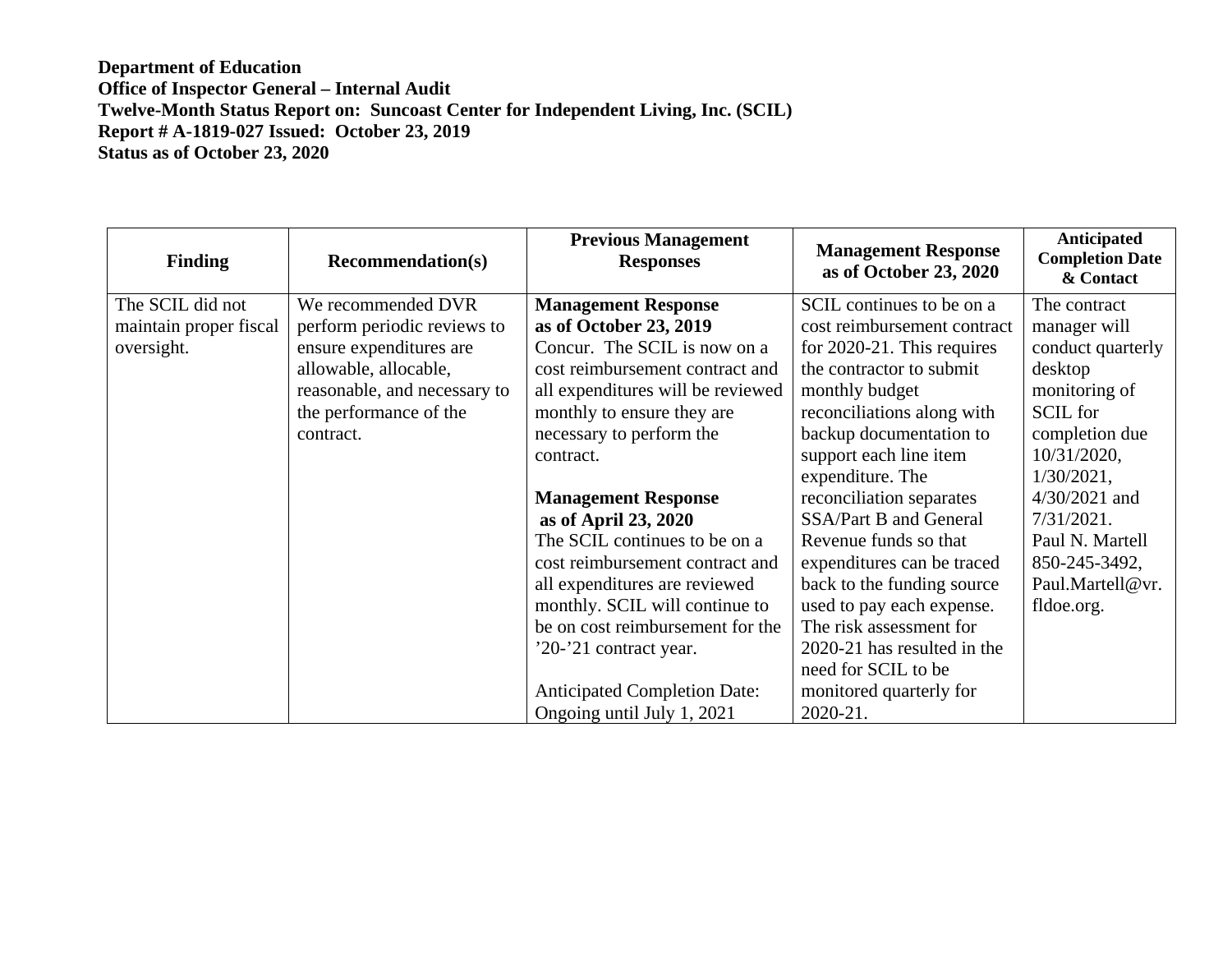#### **Finding 1: The SCIL did not maintain proper fiscal oversight.**

Recommendation: We recommended the SCIL maintain financial records in accordance with contract terms to support expenditures incurred. We recommended the SCIL enhance its procedures to ensure expenses funded through DVR's contract are allowable and appropriately reflected in budget reconciliations by funding source. We recommended the SCIL ensure employees accurately and consistently allocate work hours across funding sources on the submitted timesheets. We recommended the SCIL maintain the petty cash in accordance with policies and procedures with completed and approved vouchers.

#### *Management Response as of October 23, 2020:*

Concur. SCIL continues to work with the CPA ensuring all Budgets and financial reports are up to date. The 2020 budget was submitted to VR and approved (see attached). SCIL also recently completed the first revision of the Fiscal Policy and Procedures. The Fiscal P&P was submitted to the board on 10/02/2020 and is awaiting feedback and any changes. (please note the copy attached may not be the final edition as we are awaiting possible edits) Currently SCIL is working hand in hand with Paul Martell at VR to continue our VR Cost Reimbursement Plan. SCIL has all Deliverables and supporting documents submitted up through September 2020.

SCIL also implemented a new Purchase Approval Request (PAR) Form. This form is used regardless of the amount or how the money is spent, Ex. Check, card etc. (see attached, c.c will be added and petty cash deleted as it was just approved and we don't physically have a card yet). SCIL also implemented a new Mileage Tracking /reimbursement form. (see attached)

At the request of VR and the SCIL management team; On 10/8/2020 at the SCIL Board Meeting a SCIL credit card was voted on and approved. This will eliminate the need for petty cash in SCIL's general use and the SCIL van gas/upkeep. The SCIL Credit Card is in the SCIL Fiscal Policy and Procedure to ensure proper usage and documentation (see pg. 31 in the Fiscal P&P). The credit card eliminates the need for a SCIL petty cash all together. At the 10/08/2020 SCIL Board meeting the Board voted for all petty cash accounts to be eliminated. The petty cash will be reconciled and deposited at the bank once the C.C is secured. All ledgers and receipts of the Petty Cash will be filed and kept for 3 yrs.

All staff continue to clock in using the COMS database. This ensures all staff time is distributed properly across the SCIL funding ratios. All consumer contact is also notated in the COMS database to ensure proper back up documentation for all funding sources.

#### *Anticipated Completion Date and Contact:*

Contact- Harvey Brooks, Nicholl Hand, & Stephen Wicker Fiscal Policy & Procedure Rough draft completed- 10/02/2020 (waiting Board approval) PAR Form completed -07/2020 Budget approved with proper allocation completed implemented and on-going- 06/01/2020 COMS clock in/out, Petty Cash record keeping- Completed -10/2019 implemented and on-going Contact- Harvey Brooks & Nicholl Hand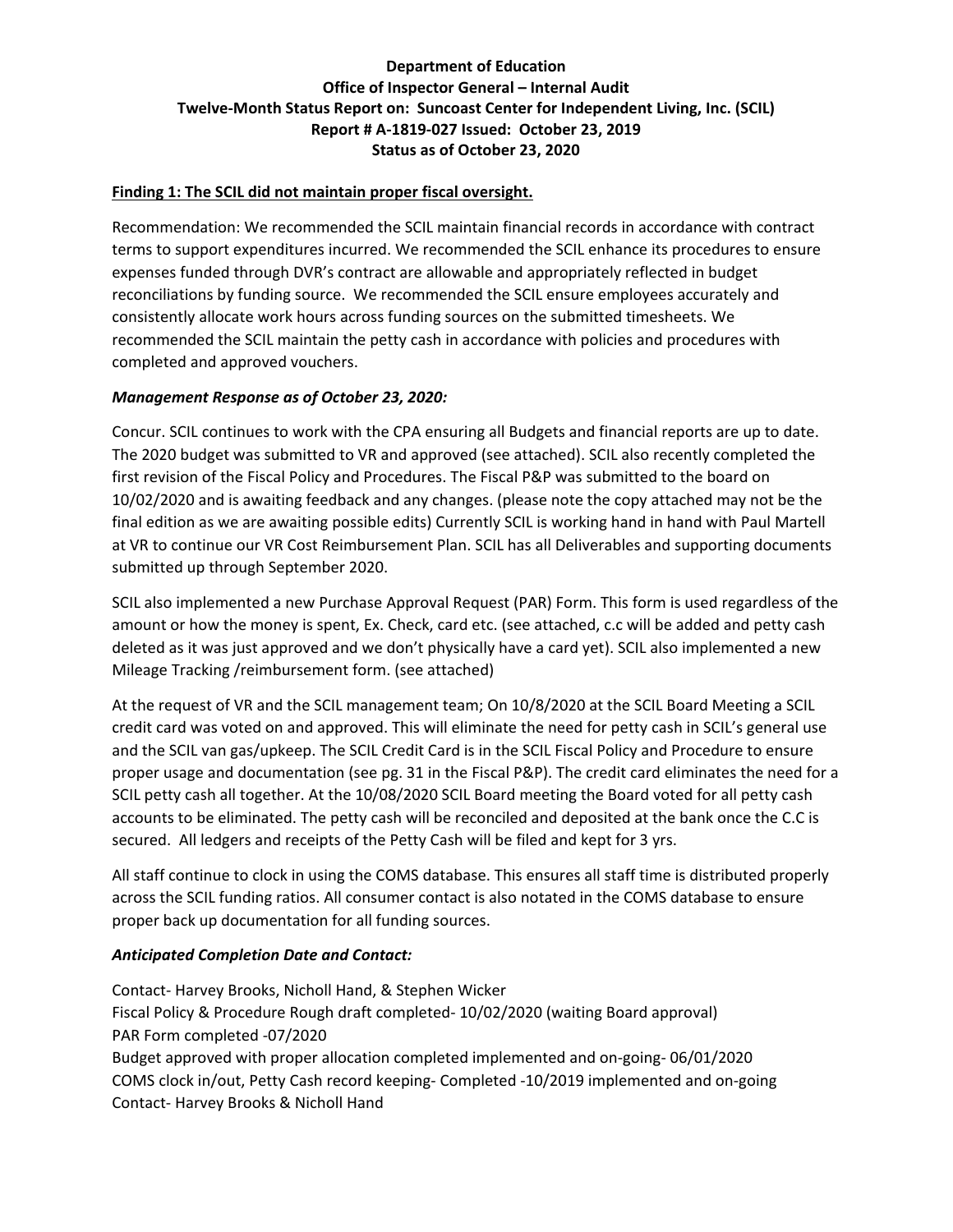#### Management Response as of April 23, 2020:

SCIL has recently hired a new CPA, Stephen Wicker, to oversee the financials, and begin the revision of SCIL's fiscal policy and procedures As well as make sure we are in compliance with CFR part 75.30. and maintain proper financial records. SCIL is also in the process of acquiring new Board members, and will start the auditing of fiscal record keeping by the Treasurer.

SCIL began using the COMS system to clock in/out to ensure more accurate time keeping. By using the COMS system this also enabled SCIL to establish the needed ratios across staff payroll via SCIL's different funding sources. A report can be given to accounting at any time to ensure quality control within the Quick books record keeping as well. SCIL implemented a petty cash system with the increase of petty cash to \$500.00. The petty cash is kept in a lock box in the Executive Directors office. Petty cash will only be used for reimbursements under \$50.00 and with proper documentation, such as a receipt or invoice. Anything over \$50.00 MUST have prior authorization before purchase and will only be reimbursed via check and this could take up to two weeks.

*Anticipated Completion Date & Contact:*  Contact- Harvey Brooks & Stephen Wicker Fiscal revisions Completion date - 9/23/2020 COMS clock in/out, Petty Cash record keeping- Completed -10/2019 implemented and on-going Contact- Harvey Brooks & Nicholl Hand

### Management Response as of October 23, 2019:

Concur. Moving forward SCIL will incorporate as a matter of policy and procedure a records keeping protocol to meet the contract requirements and ensure that it is compliant with CFR Part 75.302. Also, the Board Treasurer will randomly audit for records compliance for annual meeting report and the New Executive Director will be trained with assistance from VR and other Independent Living Fiscal Personnel. Training schedule to follow. A new time sheet will be used with proper allocation documentation embedded within the time sheet. The Fiscal Policies and Procedures will be updated by the Certified Public Accountant. The Petty Cash will be increased to \$500.00 with replenishment only after proper documentation required is received and approved. Also, petty cash needs to be signed out and must be approved by the Executive Director.

### **Finding 2: The SCIL did not always follow its own internal policies and the policies are outdated.**

Recommendation: We recommended the SCIL update the Fiscal Policy and Procedures. We recommended the SCIL consistently follow its established policies and procedures including proper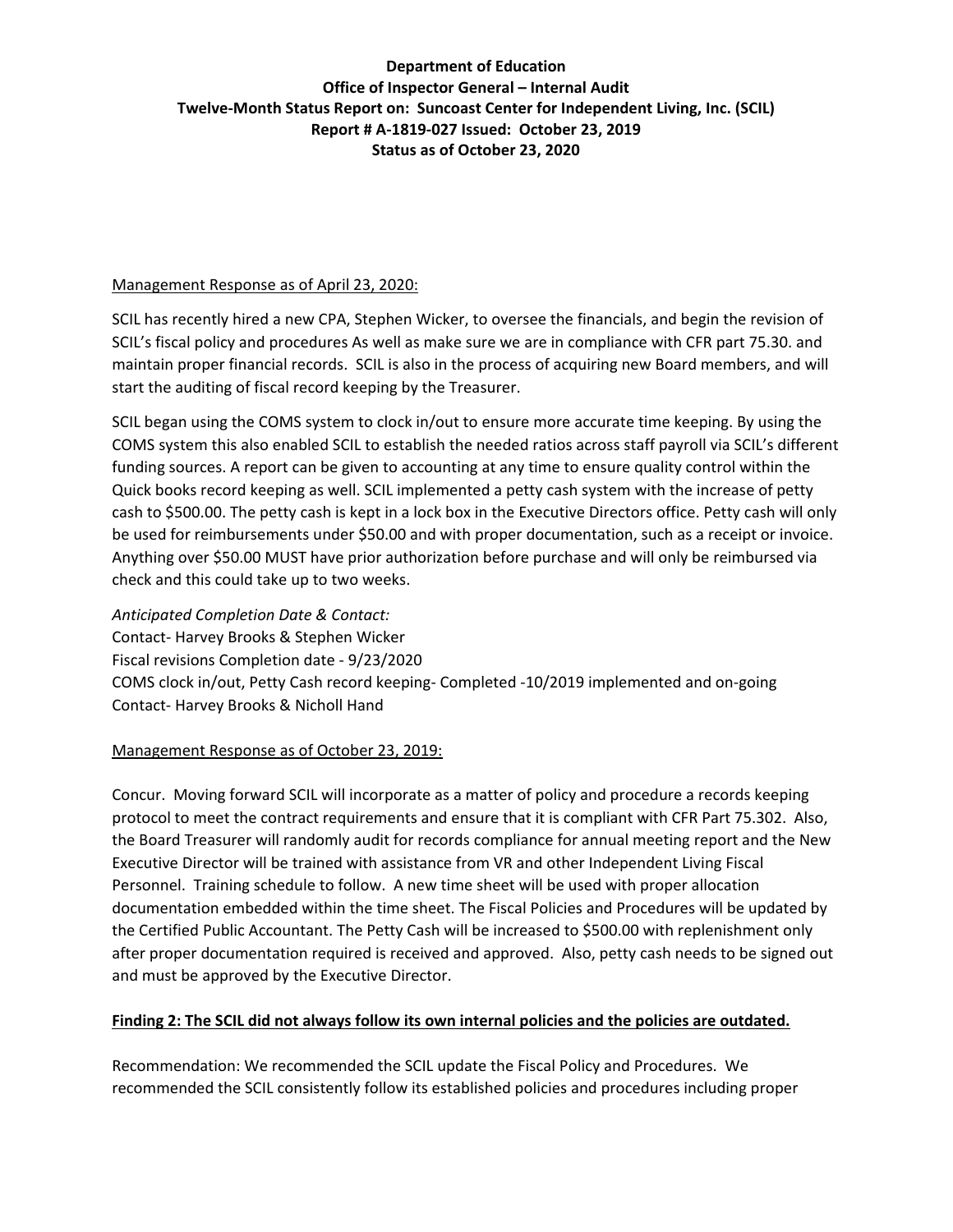monitoring of the Executive Director. We additionally recommended the SCIL maintain inventory records and conduct physical counts of inventory on an annual basis.

#### *Management Response as of October 23, 2020:*

Concur. SCIL recently completed a Fiscal Policy & Procedure rough draft in October 2020. We are awaiting the Board approval of any edits. The final approved Fiscal Policy & Procedure will either be voted on at an Executive Committee meeting or the next SCIL board meeting in December, depending on how long it takes the SCIL board to review the Policy thoroughly.

SCIL wrote a Medical Equipment Recycle Program policy (MERP) (see attached) This policy was voted on and approved at the 10/08/2020 Board meeting. This policy will ensure better tracking of all donations and give detailed instruction on inventory procedure. SCIL is currently in the process of transferring to a new IT company and securing laptops and phones for the staff while working remotely. Once this transfer finishes (within the month) SCIL will look at a Digital Inventory tracking system. Until SCIL moves to digital tracking, SCIL will follow the inventory guidelines and methods as outlined in the SCIL MERP Policy. Once we move to the Digital tracking the MERP Policy will be updated to reflect any changes. SCIL updated the SCIL Administrative Policy and Procedure as well as the SCIL By-Laws (see attached). These documents were voted on and approved at the SCIL 07/2020 board meeting.

SCIL is scheduling a staff training day to review the new MERP & Administrative Policies to ensure everyone has a solid understanding of Policy. This will be completed by December. Once the final draft of the Fiscal Policy & Procedure is voted on SCIL will have a training on that as well.

The New SCIL Executive committee is also in the Process of an evaluation of the Executive Director Harvey Brooks. The Executive Director, Harvey Brooks is currently being evaluated by the local VR for accommodations for all his office equipment, and technology.

### *Anticipated Completion Date and Contact:*

Contact- Harvey Brooks & Nicholl Hand Digital inventory incomplete– on going depending on IT by the end of the year. MERP Policy completed- 10/2020 Updated rough draft SCIL Fiscal Policy & Procedure- 10/2020 Updated SCIL Administrative Policy & Procedure completed- 07/2020

### Management Response as of April 23, 2020:

SCIL conducted a preliminary inventory on all durable medical equipment including computers, and power chairs. An inventory was also done on all office equipment. SCIL was in the process of conducting another more thorough inventory with a digital scanner and barcode system, making sure all equipment and office equipment was marked with a barcoded sticker. Our goal in this is to move the inventory process to a digital online form. We were not able to complete due to everything being put on hold with the Board change over and then the CORONA virus. SCIL will conduct this inventory annually.